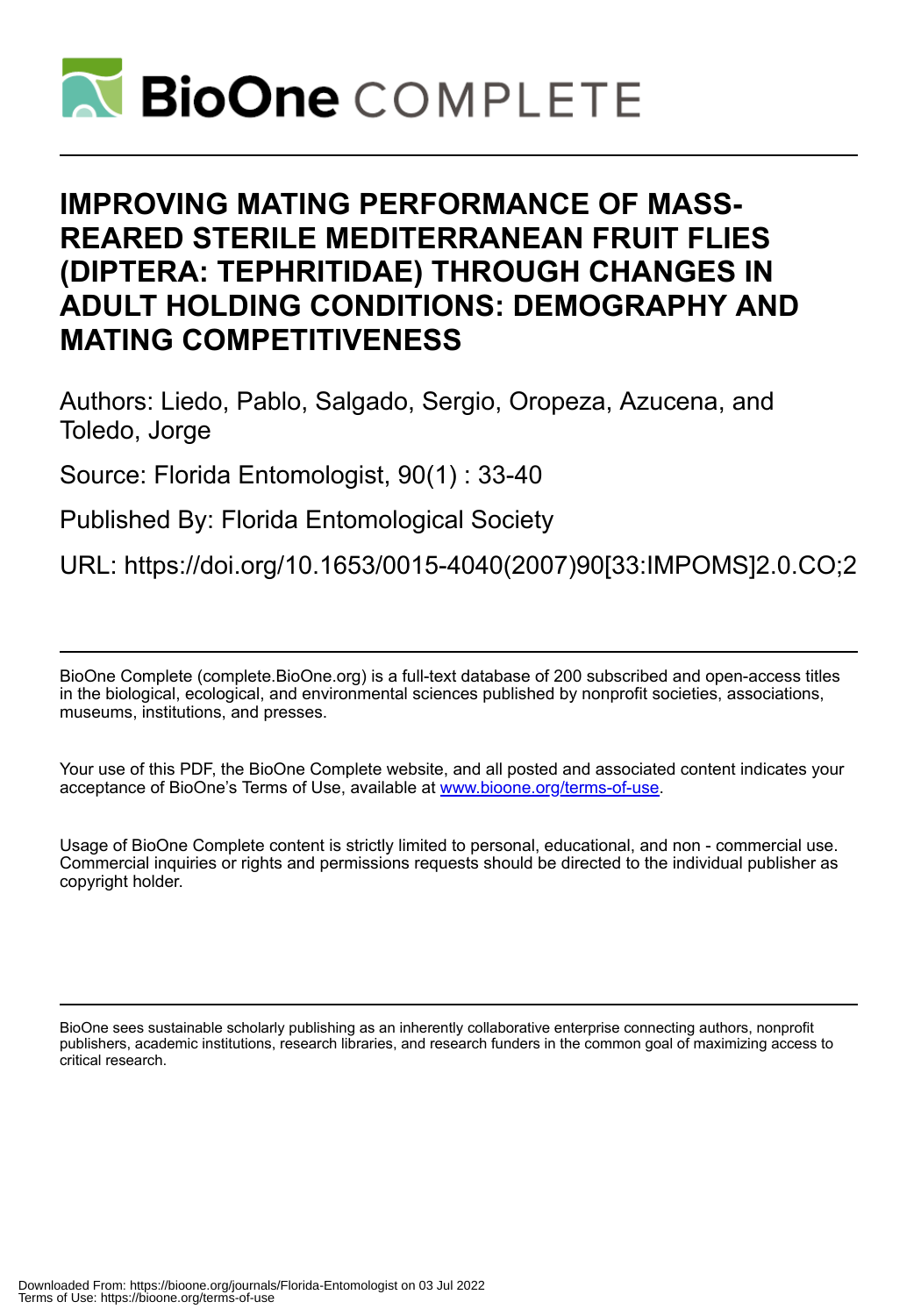# IMPROVING MATING PERFORMANCE OF MASS-REARED STERILE MEDITERRANEAN FRUIT FLIES (DIPTERA: TEPHRITIDAE) THROUGH CHANGES IN ADULT HOLDING CONDITIONS: DEMOGRAPHY AND MATING COMPETITIVENESS

# PABLO LIEDO, SERGIO SALGADO, AZUCENA OROPEZA AND JORGE TOLEDO Departamento de Entomología Tropical, El Colegio de la Frontera Sur, Apartado Postal 36 C. P. 30700, Tapachula, Chiapas, México

#### ABSTRACT

Mass rearing conditions affect the mating behavior of Mediterranean fruit flies (medflies) *Ceratitis capitata* (Wiedemann). We evaluated the effect of slight changes in the adult holding conditions of adult flies maintained for egg production on their mating performance. Colonization was initiated from wild flies collected as larvae from infested coffee berries (*Coffea arabica* L.). When pupae were close to adult emergence, they were randomly divided into 3 groups and the emerging adults were reared under the following conditions: (1) Metapa System (MS, control), consisting of  $70 \times 45 \times 15$  cm aluminum frame, mesh covered cages, with a density of 2,200 flies per cage and a 1:1 initial sex ratio; (2) Insert System (IS), with the same type of cage, and the same fly density and sex ratio as in the MS treatment, but containing twelve Plexiglas® pieces  $(23 \times 8.5 \text{ cm})$  to provide additional horizontal surface areas inside the cage; and (3) Sex-ratio System (SS), same as IS, but in this case the initial male: female ratio was 4:1. Three d later, newly emerged females were introduced, so the ratio became 3:1 and on the 6th d another group of newly emerged females was added to provide a 2:1 final sex ratio, at which the final density reached 1,675 flies per cage. The eggs collected from each of the 3 treatments were reared independently following standard procedures and the adults were held under the same experimental conditions. This process was repeated for over 10 to 13 generations (1 year). The experiment was repeated 3 times in 3 consecutive years, starting each replicate with a new collection of wild flies. Life tables were constructed for each treatment at the parental, 3rd, 6th, and 9th generations. Standard quality control parameters (pupation at 24 h, pupal weight, adult emergence, and flight ability), were estimated for each treatment every third generation in the third year. For the last generation each year, mating competitiveness was evaluated in field cage tests with wild flies. As colonization progressed, life expectancy and fecundity rates increased in the 3 rearing systems. There was no significant difference in standard quality control parameters among the 3 rearing systems. Wild males always achieved more matings than any of the mass reared males. Mating competitiveness of males from the IS, although surprisingly not from the SS, was significantly greater than that of males from the MS. Our results indicate that these slight changes in the adult holding conditions can significantly reduce the harmful effects of mass rearing on the mating performance of sterile flies.

Key Words: *Ceratitis capitata*, sterile insect technique, colonization, mating behavior, insect demography, mother colony

#### **RESUMEN**

Se ha demostrado que las condiciones de cría masiva afectan el comportamiento de apareamiento de la mosca del Mediterráneo *Ceratitis capitata* (Wiedemann). Nosotros evaluamos el efecto de ligeros cambios en las condiciones en las que los adultos son mantenidos para la producción de huevos, en el desempeño de apareamiento de las moscas estériles. La colonización se inició con moscas silvestres colectadas como larvas en cerezas de café (*Coffea arabica* L.) infestadas. Cuando las pupas estuvieron cerca de la emergencia de los adultos, se dividieron en tres grupos al azar y los adultos recién emergidos fueron criados en las siguientes condiciones: (1) Sistema Metapa (MS, testigo), consistente en jaulas con marco de aluminio de  $70 \times 45 \times 15$  cm, cubiertas con malla, con una densidad de 2,200 moscas por jaula y una relación de sexos inicial de 1:1; (2); Sistema Insertos (IS), con el mismo tipo de jaula, densidad de moscas, y relación de sexos que en el MS, pero conteniendo 12 piezas de plexiglas  $(23 \times 8.5 \text{ cm})$  para proporcionar superficie horizontal al interior de la jaula; y (3) Sistema de Relación de Sexos (SS), igual que el IS, pero en este caso la relación inicial macho: hembra fue de 4:1, tres días después se introdujeron hembras recién emergidas para tener una relación de 3:1 y en el 6° día se añadió otro grupo de hembras para tener una relación final de sexos de 2:1, que equivale a una densidad final de 1,675 moscas por jaula. Los huevos colectados de cada tratamiento fueron criados independientemente siguiendo los procedimientos estándares y los adultos fueron mantenidos en las mismas condiciones experimentales. Esto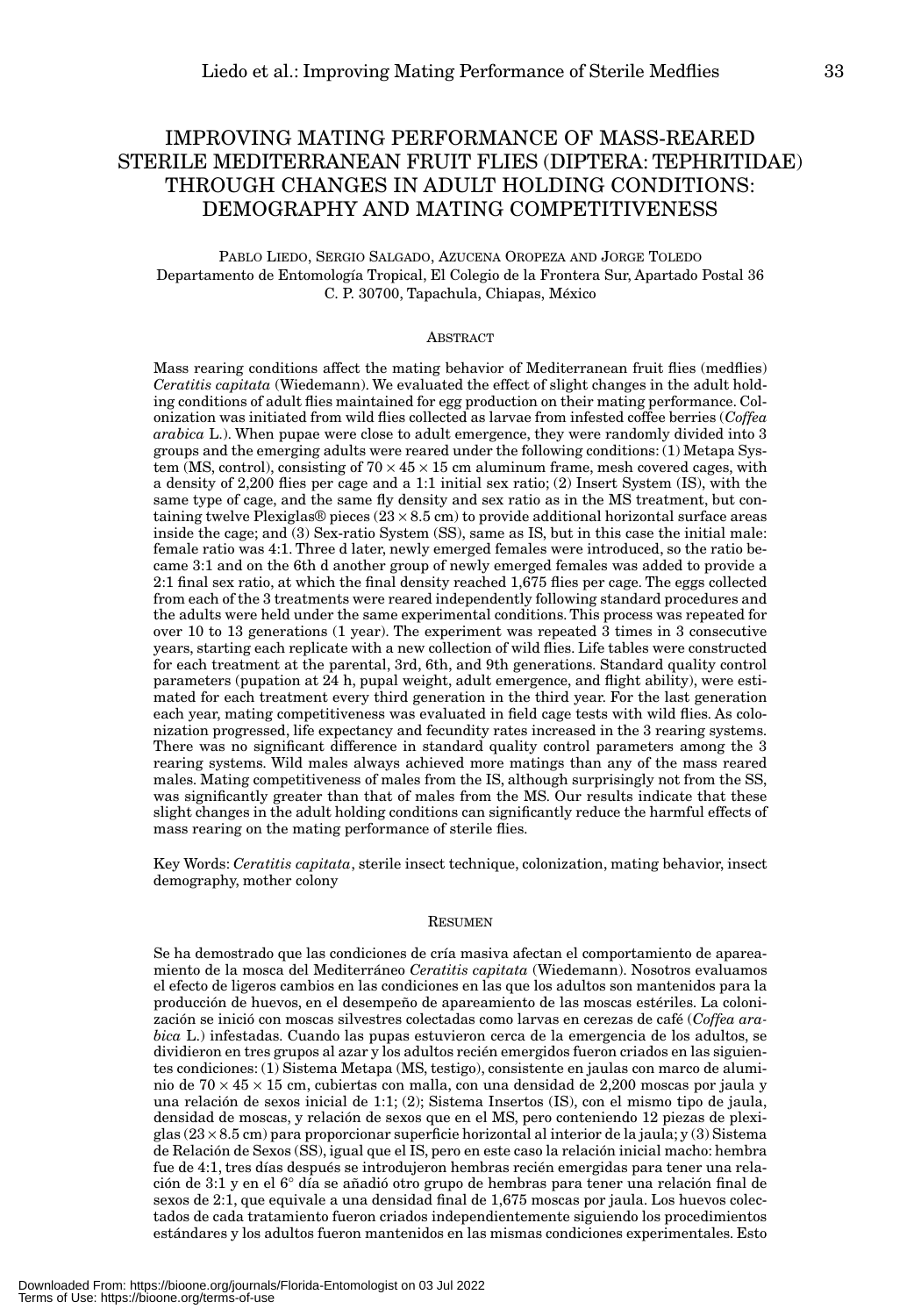se repitió por 10 a 13 generaciones (un año). El experimento se repitió en tres ocasiones en años consecutivos, iniciando cada repetición con una nueva colecta de moscas silvestres. Se construyeron tablas de vida de cada tratamiento en las generaciones parental, 3ª, 6ª y 9ª. Se estimaron los parametros estándares de calidad (pupación a las 24 h, peso de pupa, emergencia de adultos y habilidad de vuelo) para cada tratamiento, cada tercera generación en el tercer año. En la última generación de cada año, se evaluó la competitividad sexual en pruebas en jaulas de campo con moscas silvestres. Conforme avanzó la colonización, se encontró que la esperanza de vida y las tasas de fecundidad se incrementaron en los tres sistemas de cría. No hubo diferencia significativa en los parámetros estándar de control de calidad entre los tres sistemas. Los machos silvestres siempre lograron más apareamientos que los machos procedentes de cada sistema de cría masiva. La competitividad de los machos del sistema IS fue significativamente mayor que la de los machos del sistema MS. Nuestros resultados indican que estas ligeras modificaciones en las condiciones de la colonia de adultos reducen los efectos adversos de la cría masiva sobre el desempeño de apareamiento de los machos estériles.

Translation provided by the authors.

Since the early stages of the sterile insect technique (SIT), it was recognized that the mating competitiveness of the sterile insects was a critical factor for the successful application of the technique (Knipling 1955). Research results showed that the exposure to irradiation for sterilization affected the mating performance of the sterile fruit flies (Holbrook & Fujimoto 1970; Hooper 1971; Ohinata et al. 1977; Knipling 1979; Lux et al. 2002a). Later, it was found that both irradiation and the selection that occurs during colonization could adversely affect the mating performance of sterile flies (Rössler 1975; Wong & Nakahara 1978; Leppla et al. 1983; Wong et al. 1983; Harris et al. 1986).

In the case of the Mediterranean fruit fly (medfly) *Ceratitis capitata* (Wiedemann) however, it has been shown that, despite a long time under mass rearing conditions, sterile males are still capable of locating hosts, mating arenas or leks, and mix and interact with their wild counterparts under natural conditions (Zapien et al. 1983; Whittier et al. 1992; Shelly & Whittier 1996; Katsoyannos et al. 1999). Also, it has been documented that the courtship patterns of flies from different geographical areas are sexually compatible (Cayol et al. 2002; Lux et al. 2002b). However, it has been shown that slight quantitative changes in the courtship displays of males might result in female rejection and that these changes could be attributed to the selection that occurs under mass rearing conditions. Male courtship behavior of mass reared flies tends to be less elaborate, and the degree to which it is affected was found to be associated with the time under mass rearing conditions (McInnis et al. 1996; Briceño & Eberhard 2002; Gaskin et al. 2002; Lux et al. 2002b; Robinson et al. 2002).

Harris et al. (1986) suggested that conditions for mass rearing select for fast mating. Since most flies in the rearing cages are of the same age and reach sexual maturity at nearly the same time, we speculated that the close to 1:1 "operational" sex ratio favored short male courtships and less choosy females, resulting in this fast mating behavior. Detailed observations of the mating behavior of flies in the mass rearing cages showed that male courtship was frequently interrupted (W. Eberhard & D. Briceño, personal communication).

Under natural conditions, this fast mating behavior results in less competitive sterile males in view of wild female mate choice, and therefore, less effective programs integrating the SIT. The goal of this study was to evaluate whether slight changes in the colony holding conditions, where adult flies are maintained for egg production, could reduce this selection for fast mating and thus produce more competitive flies. Two changes from the standard mass-rearing procedures (Schwarz et al. 1985) were tested: (1) horizontal clear inserts were introduced inside the rearing cages to increase the overall resting surface available and to imitate the undersurfaces of leaves where males usually perform their courtship under natural conditions (Prokopy & Hendrichs 1979), possibly reducing the frequency of courtship interruption; and (2) variation in the operational sex ratio by introducing the females into the cages at four different times, so the number of sexually mature males was always greater than the number of sexually mature females (Calkins 1989).

#### MATERIALS AND METHODS

#### Biological Material

The study was initiated with wild flies collected from naturally infested coffee berries (*Coffea arabica* L.) in southwestern Guatemala. New collections were made in each of 3 consecutive years, each year being considered as a replicate of the whole experiment. The location, amount of coffee collected, and the approximate number of larvae and adults obtained for each collection are shown in Table 1.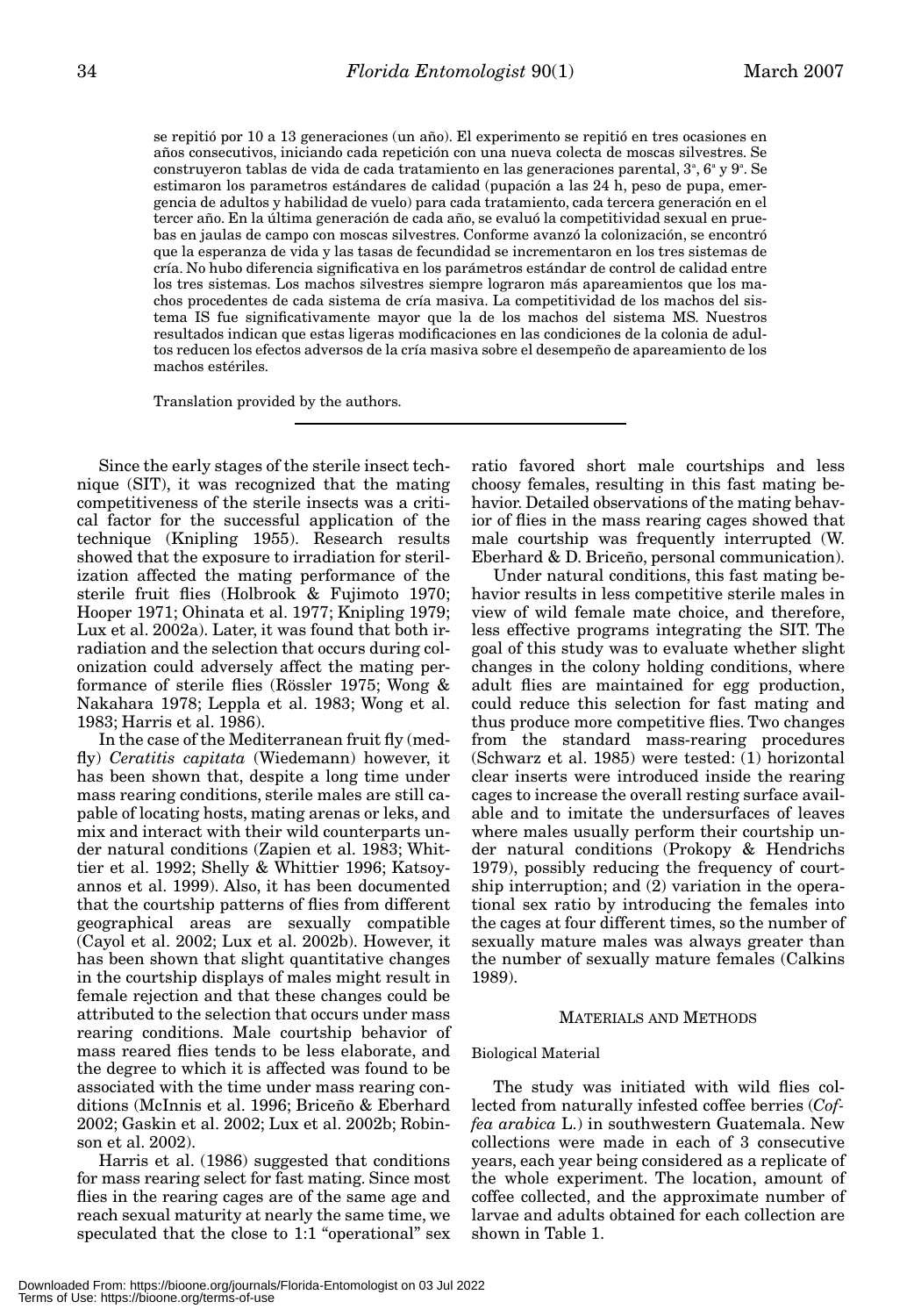| Year of collection | Location | Coffee berries $(kg)$ | Larvae recovered | Adults emerged |  |
|--------------------|----------|-----------------------|------------------|----------------|--|
| 2000               | Colomba  | 1,650                 | 18.549           | 10,701         |  |
| 2001               | Colomba  | 2,000                 | 15,000           | 12,325         |  |
| 2002               | Antigua  | 2,500                 | 21,550           | 13,435         |  |
|                    |          |                       |                  |                |  |

TABLE 1. AMOUNT OF MATURE COFFEE BERRIES COLLECTED, APPROXIMATE NUMBER OF LARVAE AND ADULTS OB-TAINED, AND LOCATION IN GUATEMALA OF COLLECTIONS.

## Rearing Systems

Experimental work was carried out at the Moscamed mass rearing facility in Metapa, Chiapas, Mexico. Standard rearing procedures and environmental conditions were used (Schwarz et al. 1985). 3 adult rearing systems were evaluated: (1) Metapa System (MS, control), which consisted of an aluminum frame, mesh covered cage (70  $\times$  45  $\times$ 15 cm) with an initial density of 1,100 males and 1,100 females per cage, and an average surface area of  $3.91 \text{ cm}^2$  per fly; (2) Insert System (IS), as above but with the addition of 12 pieces of clear plexiglas (polycarbonate)  $(23 \times 8.5 \text{ cm})$  inside the cage as horizontal surface areas, resulting in a surface area of  $5.85 \text{ cm}^2$  per fly; and  $(3)$  Sex-ratio System (SS), same as IS, but with an initial density of 1,100 males and 275 females (4:1 male: female ratio). Three d later 92 recently emerged virgin females were introduced to make a 3:1 ratio, and at the 6th day 183 recently emerged virgin females were introduced to make a 2:1 ratio, and a total of 1,100 males and 550 females. The surface area was  $6.94 \text{ cm}^2 \text{ per fly}.$ 

Adults were fed *ad libitum* with a mixture of enzymatic yeast hydrolysate (ICN Biomedical, Costa Mesa, CA) and sucrose (1:3). Water was provided in test tubes covered with cotton plugs. On both sides at the bottom of the cages, water channels were placed for egg collection. These eggs were reared following the standard procedures at the Metapa facility (Schwarz et al. 1985).

#### Demographic Analysis

To compute life tables, the number of dead flies and the volume of eggs collected were recorded daily from the cages. In addition, a sample of 30 pairs from each treatment, every third generation, was taken and placed in plastic cages (8 cm diameter by 15 cm long, one male and one female per cage) with food, water, and a 2-cm diameter agar sphere  $(3 L of water + 80 g of agar dyed with$ green food coloring and wrapped in Parafilm®) as an oviposition device (Boller 1968, Freeman & Carey 1990). These spheres were replaced every 24 h and the number of eggs laid were recorded. This was done until the last female in the cohort died.

#### Male Sexual Competitiveness

Each year, after 10 to 13 generations, field cage mating tests with host trees were conducted (FAO/IAEA/USDA 2003). In each cage, 50 wild females, 50 wild males, and 50 males of each rearing system were released. Wild flies were 9-13 d old and mass-reared sterile flies were 7-11 d old. These ages were selected following the results of Liedo et al. (2002). The tests were conducted at coffee plantations in Guatemala during 5 consecutive d. Each d, 3 replicates (field cages) were set up. The males were color marked on the thorax for treatment identification.

In the third year, in addition to these mating tests, the "Fried" field cage test was used (Fried 1971). In each cage, 50 wild females, 50 wild males, and 150 sterile mass-reared males were released (one field cage for each treatment), and 25 agar oviposition devices (as described above) were placed inside each cage. After 24 h, the agar devices were removed, and egg hatch was determined from the eggs obtained from these devices. One hundred wild flies (1:1 male: female ratio) were placed in a field control cage to collect eggs and determine egg hatch without sterile fly competition. Sterility induced was estimated from the difference between egg hatch in the control and egg hatch in competition. There were 3 cages per treatment, and the test was run during 2 d, making 6 replicates per adult holding system.

#### Standard Quality Control Tests

In the third year, standard quality control parameters (FAO/IAEA/USDA 2003) were determined for each treatment at the parental, 3rd, 6th, and 9th generations. The parameters evaluated were pupal weight, adult emergence, and flight ability.

## Statistical Analysis

Life table demographic parameters used in this study are defined by Carey (1993). Laboratory and field tests followed the methods described in the international quality control manual for tephritid flies (FAO/IAEA/USDA 2003). Data from observed proportions were transformed as  $\sqrt{x} + 0.5$ , and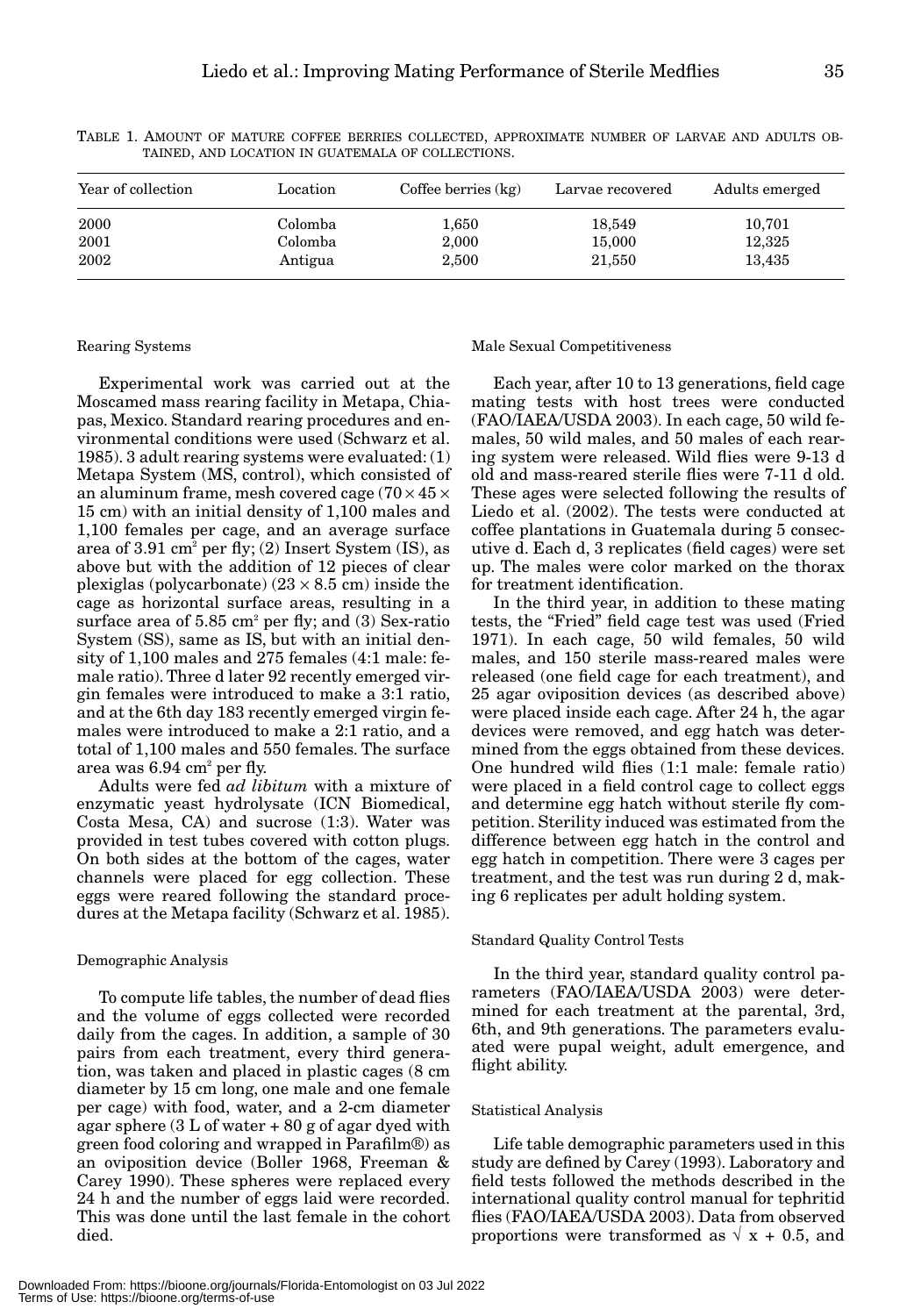subjected to analysis of variance (ANOVA), followed by means separations by the Tukey test (*P*  $\leq$  0.05) (SAS Institute 1992).

#### RESULTS

# Demographic Analysis

Survival rapidly increased through colonization in the 3 treatments. Mean adult life expectancy increased significantly from the parental to the 3rd generation, then gradually increased or remained stable in the following generations, both in males and females. This trend was observed when the flies were evaluated individually (Fig. 1), although differences among generations were not significant  $(F = 0.4355, P = 0.6556$  for males;  $F = 2.9684, P = 0.0801$  for females). There were no significant differences among rearing systems ( $F = 0.0790$ ,  $P = 0.9244$  for males;  $F =$  $0.1569, P = 0.8561$  for females) and there was no significant interaction between rearing systems and generations  $(F = 0.2214, P = 0.9225$  for males;  $F = 0.4244$ ,  $P = 0.7888$  for females).

When survival data were taken directly from the rearing cages, there were highly significant differences among generations  $(F = 7.7843, P =$ 0.0010 for males;  $F = 8.4050$ ,  $P = 0.0006$ ). However, the differences among rearing systems were not significant (*F* = 1.4461, *P* = 0.2570 for males;  $F = 0.5255$ ,  $P = 0.5985$  for females) and there were



Fig. 1. Life expectancy  $(e_0)$  (days  $\pm$  SE) of male (top) and female (bottom) Mediterranean fruit flies from 3 different adult colony holding systems (MS = conventional Metapa System, IS = Insert System, SS = Sex-ratio System), estimated from single pair cages.

also no interactions between generations and rearing systems  $(F = 0.2589; P = 0.9502$  for males;  $F = 0.1551, P = 0.9859$  for females) (Fig. 2).

Fecundity increased in a similar pattern. The number of eggs laid per female increased significantly from the parental generation to the 3rd generation in all treatments, then gradually increased every third generation. This was observed both in the data collected from single pairs (Fig. 3 top), as well as in those from the rearing cages (Fig. 3 bottom). There was wide variation in this parameter among treatments, particularly during the first 3 to 6 generations, but no statistical differences among treatments were found  $(F =$ 2.2959, *P* = 0.1328 for single pairs; *F* = 0.0510, *P* = 0.9504 for rearing cages). The difference among generations was highly significant in both cases, when the flies were obtained from single pairs (*F*  $= 11.0348, P = 0.0009$ , and when data were collected from the rearing cages ( $F = 35.8365$ ,  $P =$  $1.208 \times 10^{-8}$ ). The interaction between rearing systems and generations was not significant  $(F =$ 0.2406,  $P = 0.9111$  for single pairs;  $F = 0.4048$ ,  $P =$ 0.8678 for rearing cages). It is important to note the demographic implications of the significant



Fig. 2. Life expectancy  $(e_0)$  (days  $\pm$  SE) of male (top) and female (bottom) Mediterranean fruit flies from 3 adult colony holding systems (MS = conventional Metapa System, IS = Insert System, SS = Sex-ratio System), estimated from rearing cages.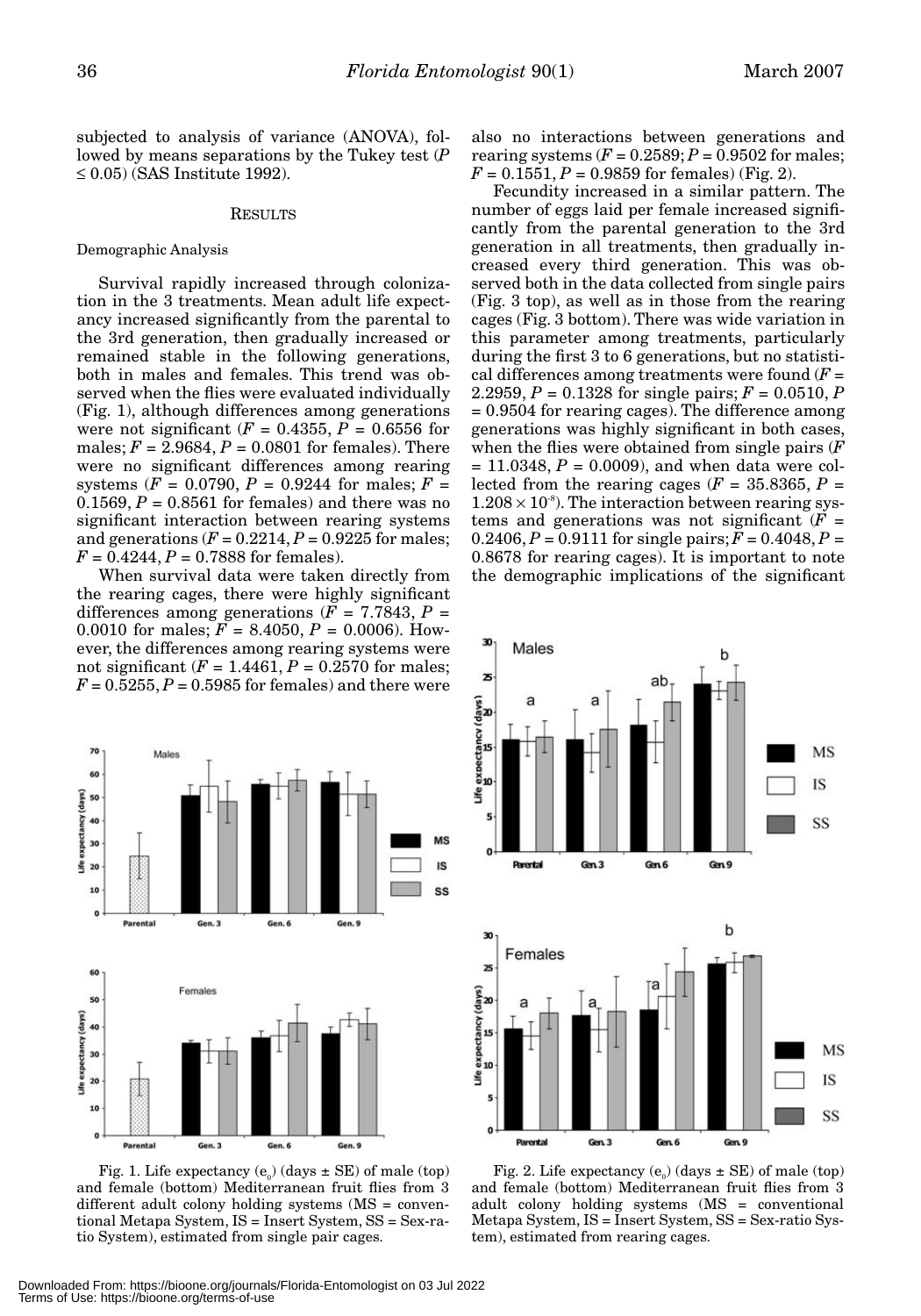

Fig. 3. Net fecundity rate  $(\Sigma \downarrow m)$  (eggs/female  $\pm$  SE) of Mediterranean fruit fly females from 3 adult colony holding rearing systems (MS = conventional Metapa System, IS = Insert System, SS = Sex-ratio System) at four different generations. Estimated from single pair cages (top) and from rearing cages (bottom).

differences between the parental and the 9th generations in both, survival and fecundity, in the 3 rearing systems.

#### Male Sexual Competitiveness

Results from the field cage mating tests during the 3 years were rather consistent. Wild males were always the most successful in terms of the average percent of matings achieved and the differences were statistically significant  $(F = 26.92;$  $df = 3, 6; P < 0.001$  (Fig. 4). Among the 3 rearing systems, there was a significant difference between the IS and the MS (control). The differences between the SS and the other 2 rearing systems were not significant.

The average mating index  $(\pm \text{ SE})$  estimated for each rearing system, according to the international quality control manual (FAO/IAEA/USDA 2003), also showed a significant difference between the IS and MS, and a non significant difference between the SS and the other 2 rearing systems  $(F = 35.08; df = 2, 6; P = 0.042)$  (Fig. 5).

Results from the Fried test showed that males from the IS were the ones that induced the greatest level of sterility (34%). Males from the SS and MS treatments only induced 18.3 and 16.3% sterility, respectively. However, differences among treatments were not statistically significant  $(F =$ 32.87;  $df = 2$ , 15;  $P = 0.101$ ). Fig. 6 shows the average  $(\pm \text{ SE})$  level of sterility induced by each treatment. Natural sterility was 13.3%.



Fig. 4. Average percent of matings  $(\% \pm \text{SE})$  in field cage tests of Mediterranean fruit fly males reared under 3 different adult colony holding systems (MS = conventional Metapa System, IS = Insert System, SS = Sex-ratio System)  $(P < 0.05)$ .

#### Standard Quality Control Tests

The results of the standard quality control tests applied to the 3 rearing systems at the parental, 3rd, 6th, and 9th generations are shown in Fig. 7. All these values were within acceptable international ranges (FAO/IAEA/USDA 2003). There was a significant increase in pupal weight, from the parental flies to the mass reared flies. In the other 2 parameters, there were no significant differences among generations, although a similar pattern can be observed.

Pupal weight in the 3rd generation was greater in the SS compared with the other 2 treatments  $(F = 0.84; df = 2, 9; P < 0.001)$ . There were no significant differences at the 6th generation (*F*  $= 1.36; df = 2, 9; P = 0.052$ . In the 9th generation, the IS produced the heaviest pupae  $(F = 1.62; df =$  $2, 9: P = 0.011$ .

Mean adult emergence was greater in the IS and SS than in the MS at the 3rd  $(F = 4.66; df =$ 



Fig. 5. Average mating index  $(\pm \text{SE})$  for 3 adult colony holding systems (MS = conventional Metapa System, IS = Insert System, SS = Sex-ratio System). This index was estimated following the quality control manual (FAO/ IAEA/USDA 2003).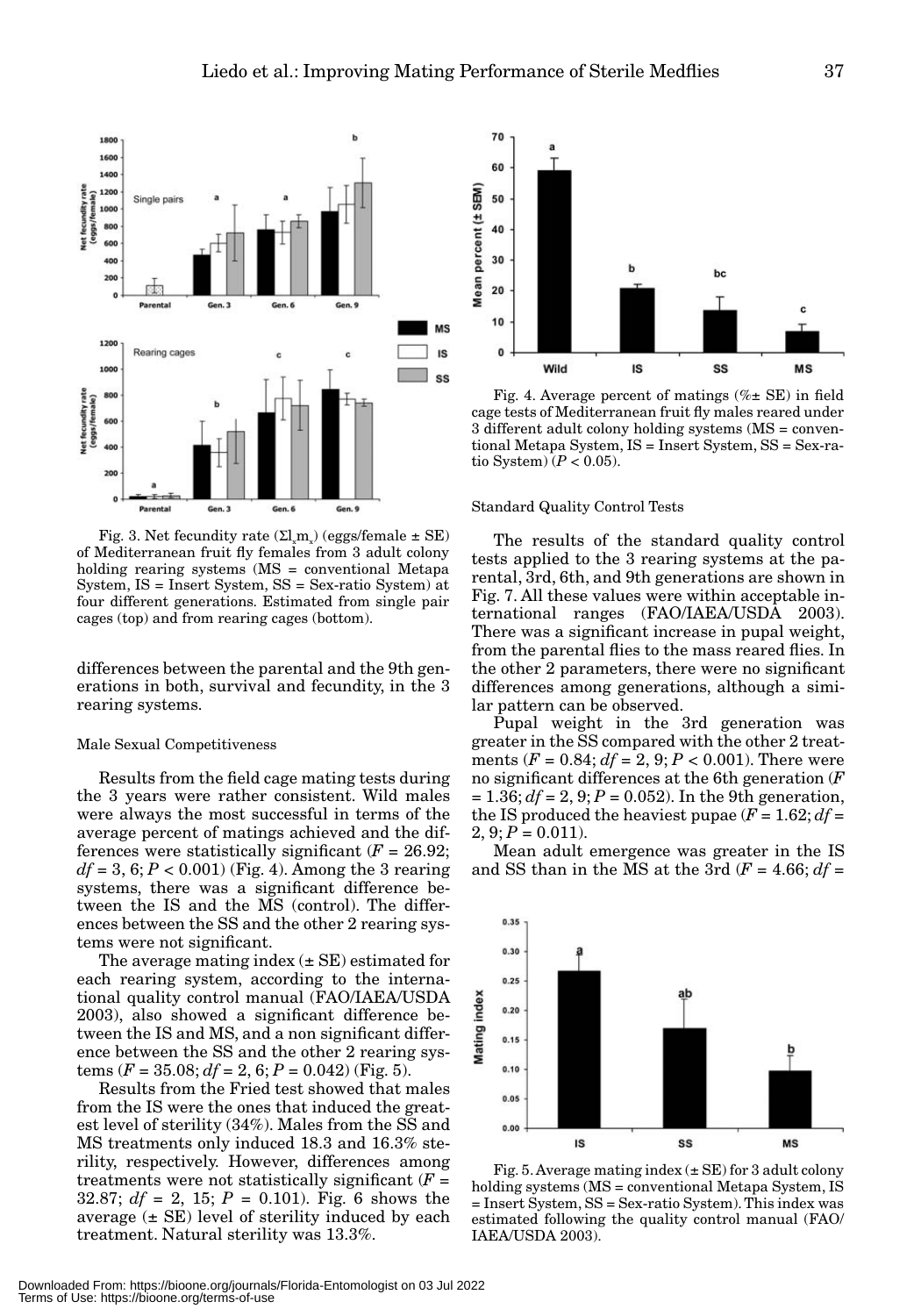

Fig. 6. Sterility levels (mean  $\pm$  SE) induced by sterile Mediterranean fruit fly males reared under 3 different adult colony holding systems (MS = conventional Metapa System, IS = Insert System, SS = Sex-ratio System) when competing with wild males in field cages (the natural sterility in the control was 13.3%).

2, 9;  $P = 0.013$ ) and 6th generations ( $F = 9.36$ ; *df*  $= 2, 9; P = 0.021$ . Differences in this parameter were not statistically significant at the 9th generation  $(F = 9.08; df = 2, 9; P = 0.301)$ .

There were no significant differences among treatments in flight ability at the 3rd (*F* = 2.43; *df*  $= 2, 9; P = 0.655$ ) and 9th ( $F = 3.67; df = 2, 9; P = 1$ 0.231) generations. At the 6th generation, flight ability was significantly greater in the IS than in the MS ( $F = 5.64$ ;  $df = 2$ , 9;  $P = 0.037$ ).

#### **DISCUSSION**

Demographic data confirm that mass-reared flies have greater reproductive rates than wild flies (Liedo & Carey 1996) and show that colonization for mass-rearing is a selection process in which insects adapt to the new rearing conditions

(Leppla et al. 1983; Leppla 1989). For mass rearing purposes, this is desirable and necessary in order to produce large number of insects in an efficient manner. However, this same selection process can result in negative effects on other biological attributes, such as mating behavior.

The results from the single pair cages and the rearing cages showed that the conditions in which flies are held affect the demographic parameters obtained, with greater values at the single pair cages than at the more stressful adult holding cages. However, in both cases, the general trends were similar, with mean expectation of life and net reproductive rates increasing with generations, as the flies gradually adapted to the crowded mass-rearing conditions. At the same time only very small or no differences were found among rearing systems.

Our results from the field cage mating tests corroborate that mass-rearing adversely affects the mating competitiveness of the reared insects compared to wild flies (Wong & Nakahara 1978; Wong et al. 1983; McInnis et al. 1996). The introduction of horizontal inserts in the rearing cages contributed to a significantly better mating performance of the IS mass-reared insects when compared to the standard-produced MS males. Although there were no significant differences in the level of sterility induced (Fried test), the pattern was similar  $(IS > SS > MS)$ . This suggests that the number of matings recorded during the observation period in the field cage mating test is correlated with the induction of sterility in the wild population and that males from the IS were more competitive than males from the other 2 rearing systems.

The manipulation of the sex ratio did not have a significant effect on the mating performance of mass-reared flies. This result was unexpected. We



Fig. 7. Standard quality control tests: (A) pupal weight (mg), (B) adult emergence  $(\%)$ , (C) flight ability  $(\%)$  of the 3 adult colony holding systems (MS = conventional Metapa System, IS = Insert System, SS = Sex-ratio System).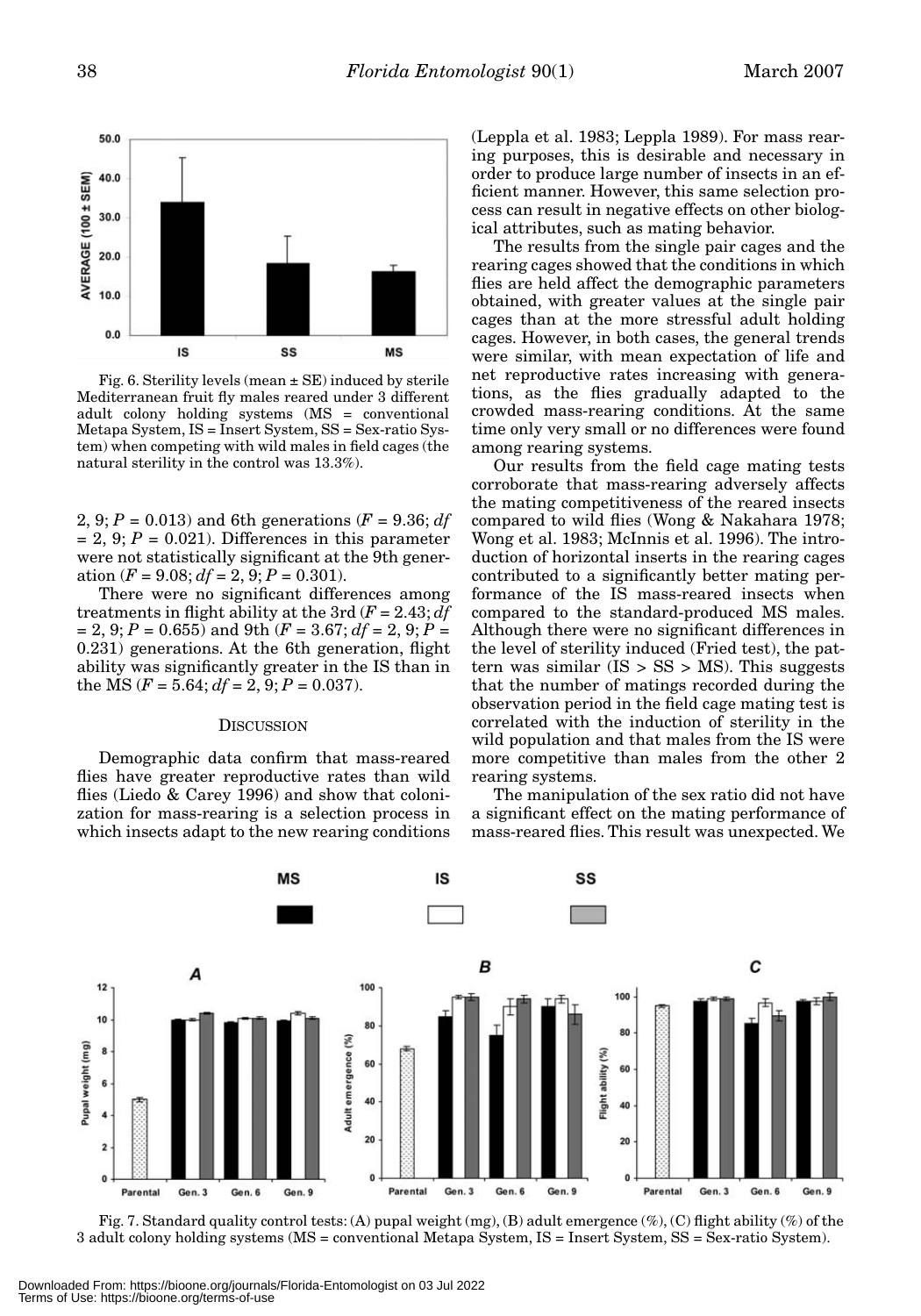were expecting that the biased sex ratio in favor of males would allow females to be more selective and result in more competitive males. One explanation for this could be the reduced offspring produced by the smaller number of females and as a result of harassment of ovipositing females by the excess of males in the cage; however, there are other potential causes that need to be investigated. The small number of offspring was particularly critical in the second year. Manipulation of operational sex ratio in adult holding cages is now feasible due to the current availability of genetic sexing strains. We believe that this research line, and the interaction with increased surface area in cages, should be further explored.

Data from the standard quality control tests demonstrate that the 3 colonization methods have no detrimental effect on most of these parameters. Pupal weight was the only attribute that significantly changed (increased) through colonization. These findings suggests that while the demographic and mating attributes, as well as pupal weight, were under selection pressure during colonization, this was not the case for attributes such as adult emergence and flight ability. This raises the question of whether other biological attributes could be under selection pressure during colonization (Harris 1988; Calkins 1989; Miyatake & Haraguchi 1996). Rodrigueiro et al. (2002) reported differences between wild and mass-reared medflies in some morphological traits. Lux et al. (2002b) found quantitative differences in the courtship behavior of wild and mass-reared Mediterranean fruit fly males. The biological attributes that show significant differences between wild and mass-reared flies deserve further research.

In the current study, we started all 3 treatments from wild collected flies. It will be interesting to investigate whether the introduction of inserts might have a reverse effect. Will a long term mass-reared strain increase its competitiveness if horizontal inserts are introduced to the mass rearing process, without starting a new colony from wild flies? Based on our results, the introduction of inserts in the rearing cages is strongly recommended, because its represent a minor change in the production process, with negligible costs, and important benefits in the application of the SIT.

#### ACKNOWLEDGMENTS

We thank J. P. Cayol, T. Shelly, E. Jang, and D. McInnis for critical review of earlier drafts of this paper. We are grateful to Ezequiel de León, Gustavo Rodas, Reyna Bustamante, Arnoldo Villela, Sandra Rodríguez and Rodrigo Rincón (ECOSUR-Mexico) for technical assistance. Special thanks to Antonio Villaseñor, Director of Moscamed-Moscafrut Program in Chiapas, for supporting this research. Our appreciation to Pedro Rendón and Felipe Gerónimo (USDA/ARS, Methods Development Section, Guatemala) for their help with collection of wild flies and setting up the field cage tests in Guatemala. Thanks to Pablo Matute and Felix Acajabón (USDA/ARS, Methods Development Section, Guatemala) for help in handling of biological material. We acknowledge support from the Programa Moscamed in Guatemala. This project was funded by the International Atomic Energy Agency Research Contract 10,774, and Sistema de Investigación Benito Juárez (SIBEJ-Mexico, proyecto 19990501035).

#### REFERENCES CITED

- BOLLER, E. F. 1968. An artificial oviposition device for the European cherry fruit fly, *Rhagoletis cerasi*. J. Econ. Entomol. 61: 850-852.
- BRICEÑO, D., AND W. G. EBERHARD. 2002. Decisions during courtship by male and female medflies (Diptera: Tephritidae): Correlated changes in male behavior and female acceptance criteria in massreared flies. Florida Entomol. 85: 14-31.
- CALKINS, C. O. 1989. Quality control, pp. 153-165 *In* A. S. Robinson and G. Hooper [eds.], Fruit Flies: Their Biology, Natural Enemies and Control. Vol. 3B. Elsevier Science Publishers B.V., Amsterdam, The Netherlands.
- CAREY, J. R. 1993. Applied Demography for Biologist with Special Emphasis on Insects. Oxford University Press. New York. 206 pp.
- CAYOL, J. P., P. CORONADO, AND M. TAHER. 2002. Sexual compatibility in medfly (Diptera: Tephritidae) from different origins. Florida Entomol. 85: 51-57.
- FAO/IAEA/USDA. 2003. Manual for Product Quality Control and Shipping Procedures for Sterile Mass-Reared Tephritid Fruit Flies, Version 5.0. International Atomic Energy Agency, Vienna, Austria. 85 pp.
- FREEMAN, R., AND J. R. CAREY. 1990. Interaction of host stimuli in the ovipositional response of the Mediterranean fruit fly (Diptera: Tephritidae). Environ. Entomol. 19: 1075-1080.
- FRIED, M. 1971. Determination of sterile-insect competitiveness. J. Econ. Entomol. 64: 869-872.
- GASKIN, T., P. FUTERMAN, AND T. CHAPMAN. 2002. Increased density and male-male interactions reduce male longevity in the medfly, *Ceratitis capitata*. Anim. Behav. 63: 121-129.
- HARRIS D. J., R. J. WOOD, AND S. E. R. BAILEY. 1986. Selection for fast mating and slow mating lines in the medfly and analysis of elements of courtship behaviour, pp. 163-177 *In* M. Mangel, J. R. Carey, and R. E. Plant [eds.], Pest Control: Operations and Systems Analysis in Fruit Fly Management. NATO ASI Series. Series G: Ecological Sciences, Vol. 11. Springer-Verlag. Berlin. 465 pp.
- HARRIS D. J., R. J. WOOD, AND S. E. R. BAILEY. 1988. 2 way selection for mating activity in the Mediterranean fruit fly, *Ceratitis capitata*. Entomol. Exp. & Appl. 47: 239-248.
- HOLBROOK, F. R., AND M. S. FUJIMOTO. 1970. Mating competitiveness of unirradiated and irradiated Mediterranean fruit flies. J. Econ. Entomol. 63: 1175- 1176.
- HOOPER, G. H. S. 1971. Competitiveness of gamma-sterilized males of the Mediterranean fruit fly: Effect of irradiating pupal or adult stage and of irradiating pupae in Nitrogen. J. Econ. Entomol. 64: 1364-1368.
- KATSOYANNOS, B. I., N. T. PAPADOPOULOS, J. HEN-DRICHS, AND V. WORNOAYPORN. 1999. Comparative